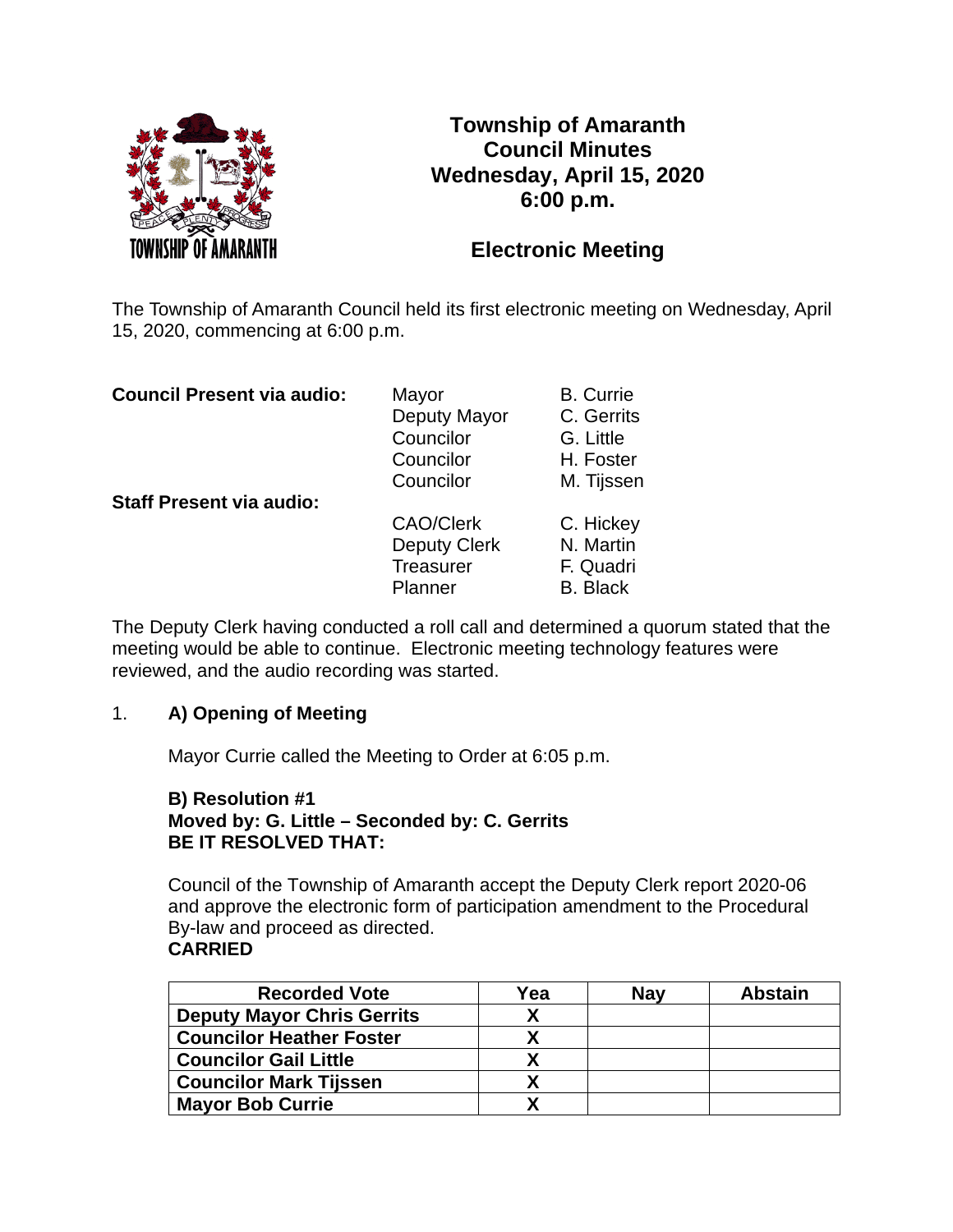- 2. **Added Items (Late Submissions)** To be in the office prior to the meeting
- 3. **Approval of Agenda**

## **Resolution #2 Moved by: C. Gerrits – Seconded by: G. Little BE IT RESOLVED THAT:**

Council do hereby approve the agenda as amended. The following items having been added to the agenda.

16.1 Added Items

Town of Shelburne Planning Application – Hyland Village **CARRIED**

| <b>Recorded Vote</b>              | Yea | <b>Nav</b> | <b>Abstain</b> |
|-----------------------------------|-----|------------|----------------|
| <b>Deputy Mayor Chris Gerrits</b> |     |            |                |
| <b>Councilor Heather Foster</b>   | Х   |            |                |
| <b>Councilor Gail Little</b>      |     |            |                |
| <b>Councilor Mark Tijssen</b>     | Х   |            |                |
| <b>Mayor Bob Currie</b>           |     |            |                |

4. **Disclosure of Pecuniary Interest with Reasons** - None

#### 5. **Approval of Minutes**

5.1. Regular Meeting Minutes held April 2, 2020

Discussion ensued on amending the draft minutes to correct the amount of the donation to the local food banks to reflect \$500.00 to three food banks for a total of \$1500.00 not \$1500.00 to each of the three food banks.

## **Resolution #3 Moved by: G. Little – Seconded by: H. Foster BE IT RESOLVED THAT:**

Council do hereby adopt the minutes of the Regular Meeting of Council held on April 2, 2020 as amended. **CARRIED**

| <b>Recorded Vote</b>              | Yea | <b>Nav</b> | <b>Abstain</b> |
|-----------------------------------|-----|------------|----------------|
| <b>Deputy Mayor Chris Gerrits</b> |     |            |                |
| <b>Councilor Heather Foster</b>   |     |            |                |
| <b>Councilor Gail Little</b>      |     |            |                |
| <b>Councilor Mark Tijssen</b>     |     |            |                |
| <b>Mayor Bob Currie</b>           |     |            |                |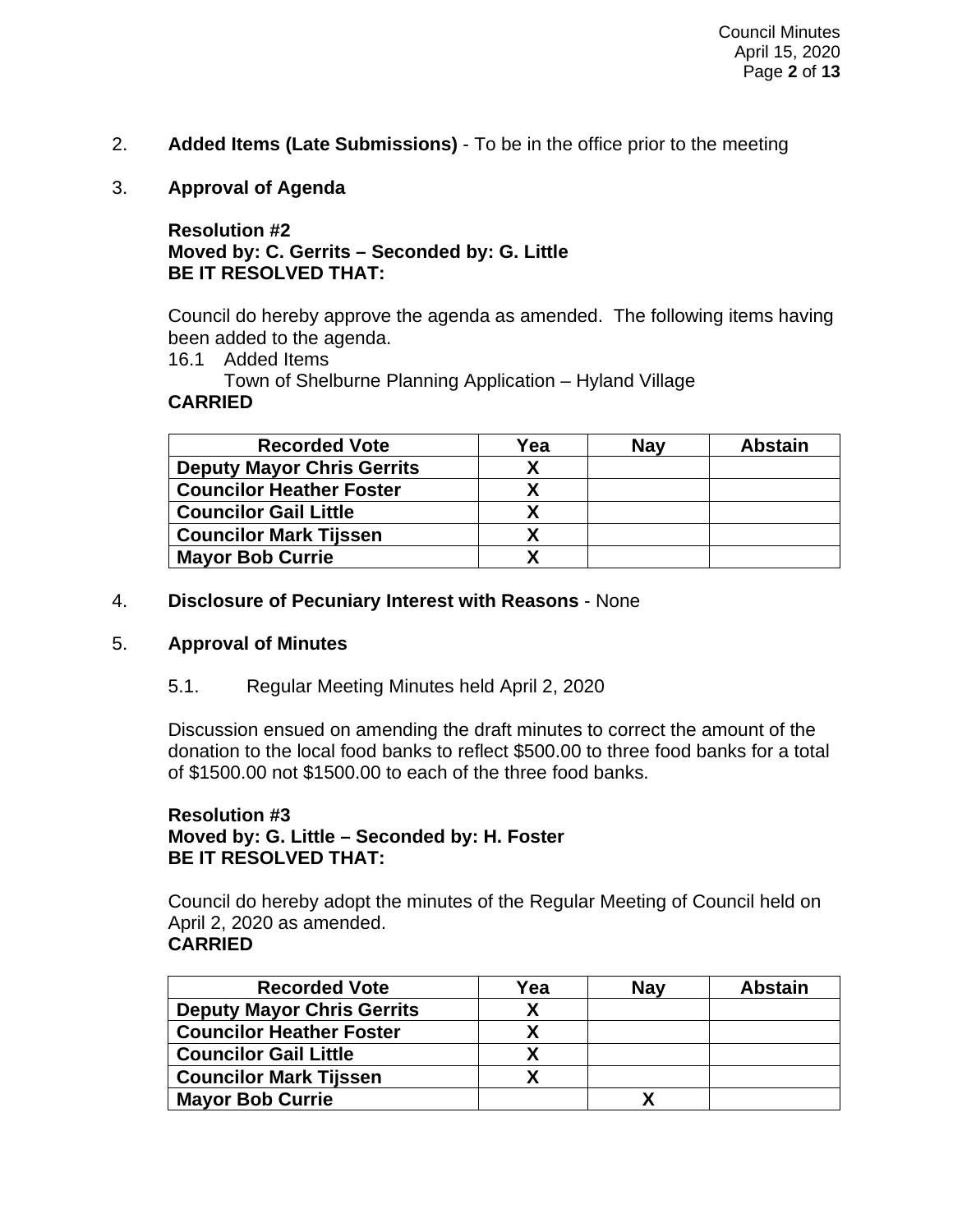## 6. **Public Question Period**

\*Please note that due to the Current COVID-19 Pandemic, there will be no Public Question Period at the April 15, 2020 Council Meeting.

### 7. **Delegations/Presentations**

7.1 Sean-Michael Stephen, Watson and Associates – Waldemar Water Rate **Presentation** 

Mr. Stephen provided an overview of the Rate Study that the Watson and Associates was retained to prepare. Mr. Stephen discussed the requirement of the Township to provide a water license renewal to the province within 6 months of renewal and the due date is April 18, 2020. Mr. Stephen summarized the water capital needs assessment and operating budget forecast as well as the annual water system funding sources. The funding sources were reviewed and discussed. Growth on the system was discussed and establishing a rate forecast to support a no tax base support. Operating costs were discussed, and Council asked for further clarification from Mr. Stephen regarding past operating cost. Mr. Stephen responded with the needs of the system and clarified what was being asked of Council at this time. Mr. Stephen did indicate he would work with Township staff and review historical operating costs of the system and compare the rates. Developer contributions were discussed and the possibility of increasing those contributions.

## **Resolution #4 Moved by: G. Little – Seconded by: C. Gerrits BE IT RESOLVED THAT:**

Council do hereby receive the information from Sean-Michael Stephen, Watson and Associates with respect to Waldemar Water Rates.

And Further That the application for the Waldemar Heights Water Supply System be submitted by RJ Burnside to the Ministry of Environment, Conservation and Parks without the Financial Plan.

That Council consider the Financial Plan and Waldemar Water Rates at a later date.

## **CARRIED**

| <b>Recorded Vote</b>              | Yea | Nav | <b>Abstain</b> |
|-----------------------------------|-----|-----|----------------|
| <b>Deputy Mayor Chris Gerrits</b> |     |     |                |
| <b>Councilor Heather Foster</b>   |     |     |                |
| <b>Councilor Gail Little</b>      |     |     |                |
| <b>Councilor Mark Tijssen</b>     |     |     |                |
| <b>Mayor Bob Currie</b>           |     |     |                |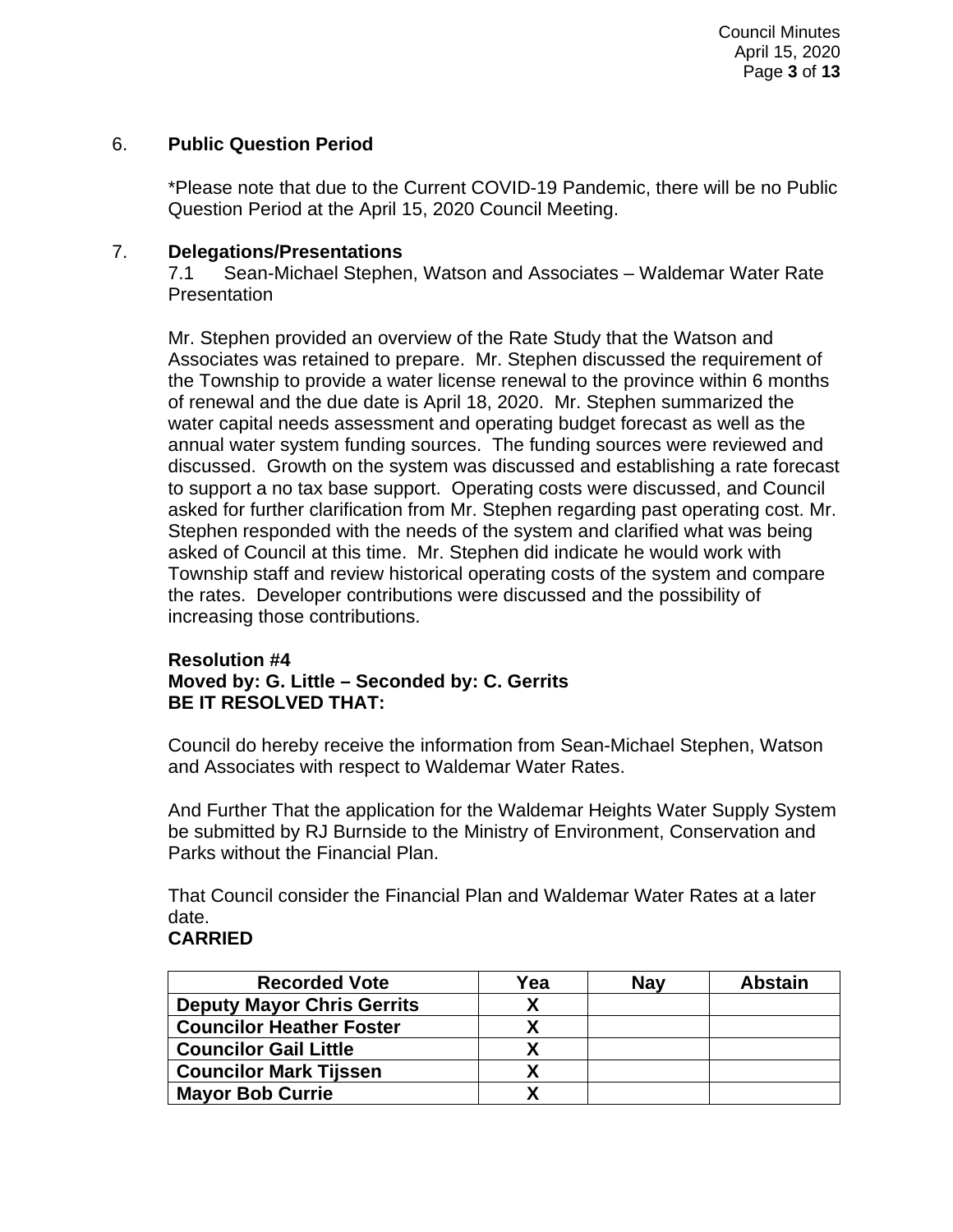## 8. **Public Meetings** – None

## 9. **Unfinished Business**

9.1. **Tender Results Calcium/Dust Control** Discussion on the price increase was provided by Clerk Hickey.

#### **Resolution #5 Moved by: C. Gerrits – Seconded by: H. Foster BE IT RESOLVED THAT:**

The 2020 Dust Control Products Tender be awarded to the lowest bidder Da-Lee Dust Control Ltd. In the total tender amount of \$160,076.00 Further resolved that staff be directed to notify the bidders of the tender results.

## **CARRIED**

| <b>Recorded Vote</b>              | Yea | <b>Nav</b> | <b>Abstain</b> |
|-----------------------------------|-----|------------|----------------|
| <b>Deputy Mayor Chris Gerrits</b> |     |            |                |
| <b>Councilor Heather Foster</b>   |     |            |                |
| <b>Councilor Gail Little</b>      |     |            |                |
| <b>Councilor Mark Tijssen</b>     |     |            |                |
| <b>Mayor Bob Currie</b>           |     |            |                |

#### **9.2 Tender Results Winter Sand**

Discussion on the required salt and quantity was provided by Clerk Hickey.

#### **Resolution #6**

## **Moved by: C. Gerrits – Seconded by: M. Tijssen BE IT RESOLVED THAT:**

The 2020 Tender to Haul, Mix and Stack Winter Sand be awarded to the lowest bidder Dalton R. Lowe & Sons Construction in the total tender amount of \$20,340.00.

Further resolved that staff be directed to notify the bidders of the tender results. **CARRIED**

| <b>Recorded Vote</b>              | Yea | <b>Nav</b> | <b>Abstain</b> |
|-----------------------------------|-----|------------|----------------|
| <b>Deputy Mayor Chris Gerrits</b> |     |            |                |
| <b>Councilor Heather Foster</b>   |     |            |                |
| <b>Councilor Gail Little</b>      |     |            |                |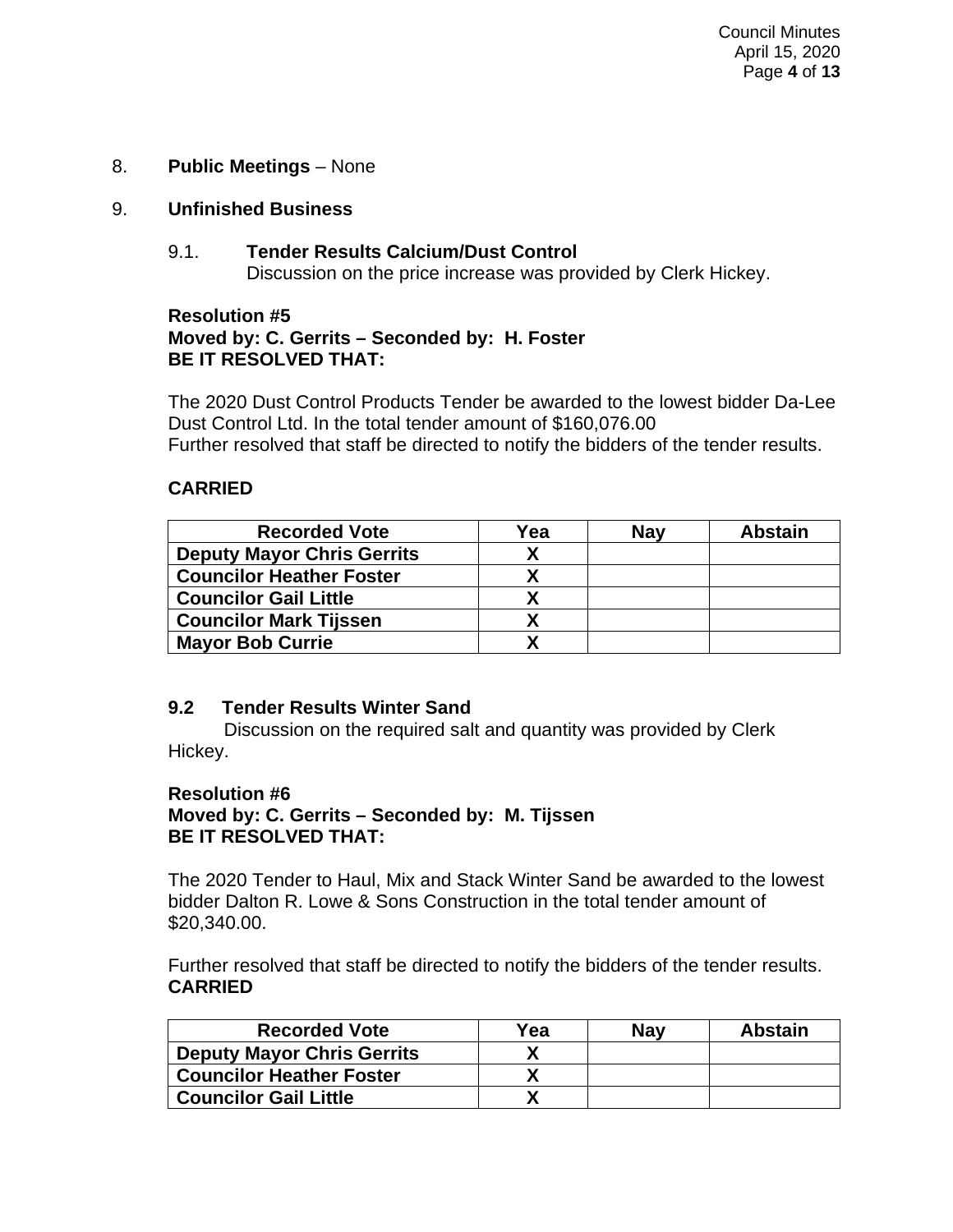| <b>Councilor Mark Tijssen</b> |  |  |
|-------------------------------|--|--|
| <b>Mayor Bob Currie</b>       |  |  |

## **9.3 Pulled Invoice**

Details were requested at a previous meeting as to what the time frame of the invoice was. Clerk Hickey provided some answers in this regard. Instruction was given to staff to prepare a letter indicating that the invoice was not being paid as Council did not retain their services or instruct the law firm to conduct any work.

## **Resolution #7**

## **BE IT RESOLVED THAT:**

The following Bills and Accounts previously to Council be approved for payment: Macaulay Shiomi Howson Ltd.in the amount of \$1,017.00

## **DEFEATED**

| <b>Recorded Vote</b>              | Yea | <b>Nav</b> | <b>Abstain</b> |
|-----------------------------------|-----|------------|----------------|
| <b>Deputy Mayor Chris Gerrits</b> |     |            |                |
| <b>Councilor Heather Foster</b>   |     |            |                |
| <b>Councilor Gail Little</b>      |     |            |                |
| <b>Councilor Mark Tijssen</b>     |     |            |                |
| <b>Mayor Bob Currie</b>           |     |            |                |

#### 10. **Planning Department**

10.1 Township Planner – Options Analysis report prepared by Councilor Tijssen **Resolution #8 Moved by: C. Gerrits – Seconded by: H. Foster BE IT RESOLVED THAT:**

Council do hereby receive information from Councilor Mark Tijssen with respect to Planning Options.

## **CARRIED.**

| <b>Recorded Vote</b>              | Yea | <b>Nav</b> | <b>Abstain</b> |
|-----------------------------------|-----|------------|----------------|
| <b>Deputy Mayor Chris Gerrits</b> |     |            |                |
| <b>Councilor Heather Foster</b>   |     |            |                |
| <b>Councilor Gail Little</b>      |     |            |                |
| <b>Councilor Mark Tijssen</b>     |     |            |                |
| <b>Mayor Bob Currie</b>           |     |            |                |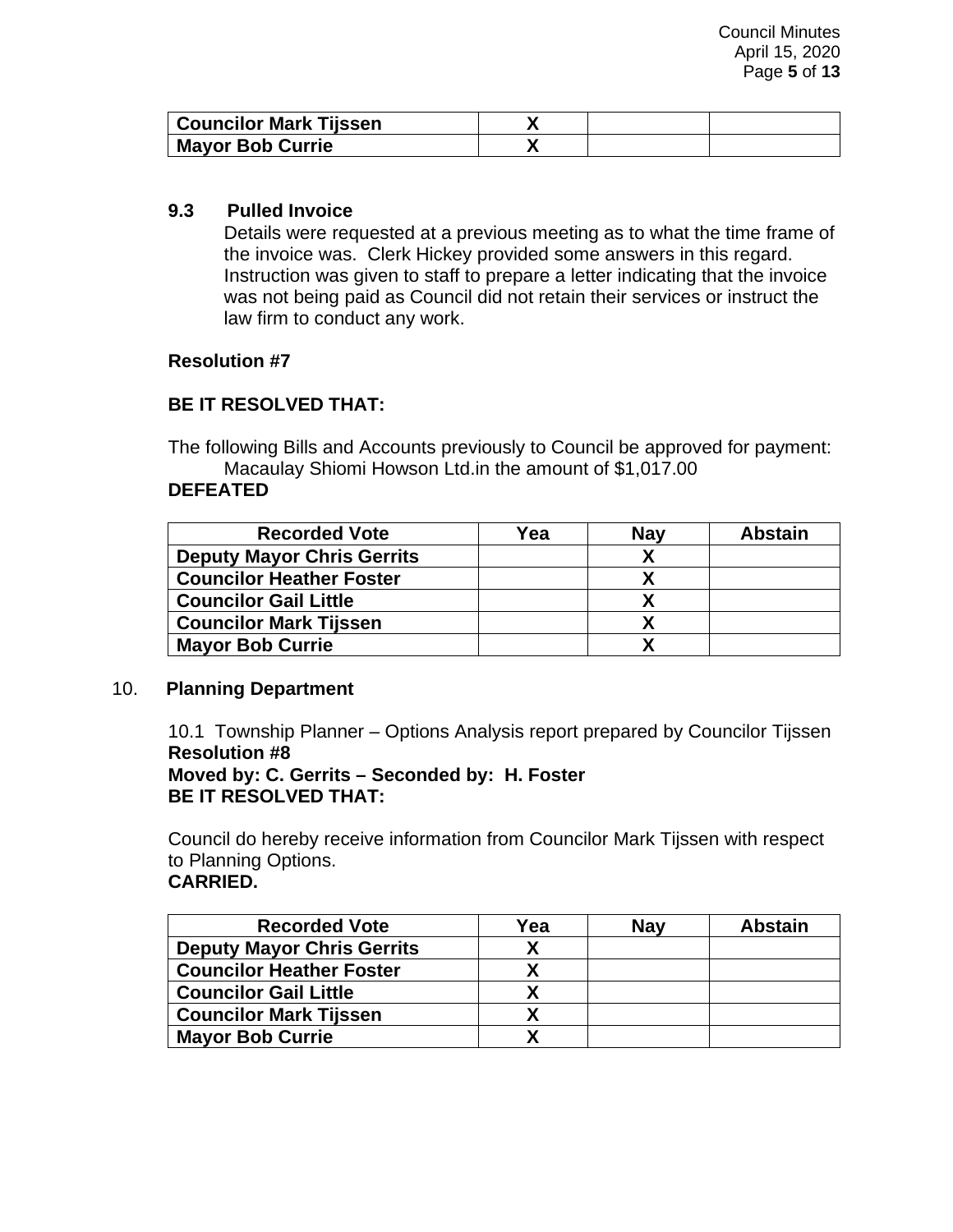## 10.2 Associated Chart prepared by the Clerk **Resolution #9 Moved by: M. Tijssen – Seconded by: G. Little BE IT RESOLVED THAT:**

Council do hereby receive Clerks Report 2020-07 for information regarding Planning Fees from other municipalities. **CARRIED.**

| <b>Recorded Vote</b>              | Yea | Nav | <b>Abstain</b> |
|-----------------------------------|-----|-----|----------------|
| <b>Deputy Mayor Chris Gerrits</b> |     |     |                |
| <b>Councilor Heather Foster</b>   |     |     |                |
| <b>Councilor Gail Little</b>      |     |     |                |
| <b>Councilor Mark Tijssen</b>     |     |     |                |
| <b>Mayor Bob Currie</b>           |     |     |                |

10.3 Verbal update from the Township Planner, Bob Black

Items discussed by the Planner included the Options Analysis report prepared by Councilor Tijssen. The Planners suggestion is to not implement the elimination of planning services by the Township but to come up with another suitable solution to employ a full-time planner and a planning technician or assistant to represent the townships interest. Additionally, the Planner suggested reviewing and updating the planning fees.

Council was updated on the *Planning Act* requirements under the current emergency situation. Suggestion from the province is to hold a public meeting virtually similar to the electronic format of this meeting. Council was informed that we are still accepting planning applications at this time and proceeding with circulating same. Further information is coming from the province with clarification rules around planning matters.

The Planner updated Council on planning files. Oleg Mouzitchka has requested to have his temporary use become a permanent use; the Planner reviewed what may be required for that application.

The Planner reviewed and updated Council on the Official Plan update and the corresponding mapping and prime agricultural designations and lot sizes.

The Planner reviewed the Town of Shelburne has circulated the township with the planning application regarding part lot control exemption proposal to Hyland Village. The Planner indicated that Council should respond that they have no comments or objections to the passing of the bylaw application.

#### **Resolution #10**

**Moved by: M. Tijssen – Seconded by: C. Gerrits BE IT RESOLVED THAT:**

Council do hereby receive the Town of Shelburne Planning Application information regarding part lot control exemption proposal to Hyland Village and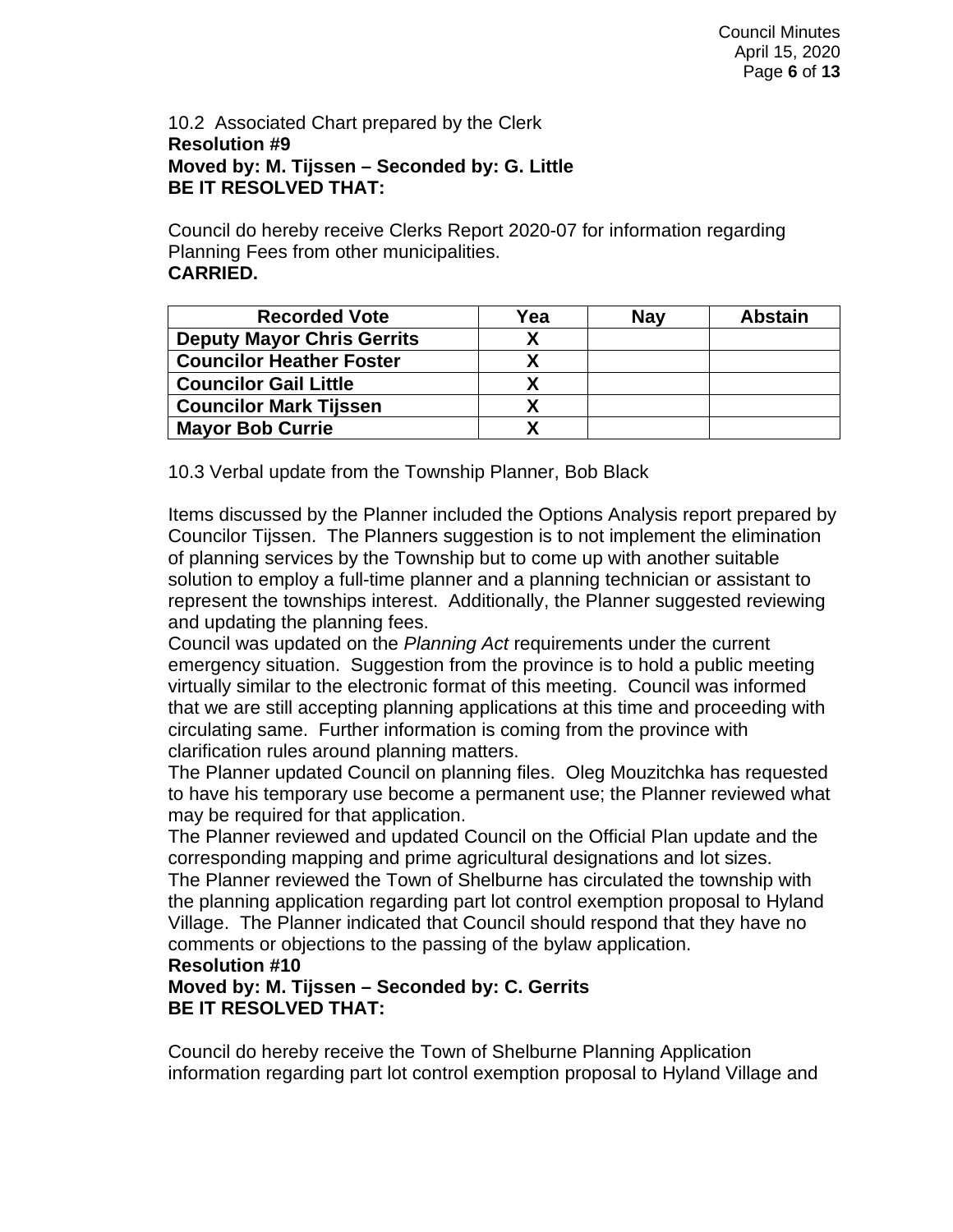direct staff accordingly being they have no comments or objections to the passing of the bylaw. **CARRIED.**

| <b>Recorded Vote</b>              | Yea | <b>Nav</b> | <b>Abstain</b> |
|-----------------------------------|-----|------------|----------------|
| <b>Deputy Mayor Chris Gerrits</b> |     |            |                |
| <b>Councilor Heather Foster</b>   |     |            |                |
| <b>Councilor Gail Little</b>      |     |            |                |
| <b>Councilor Mark Tijssen</b>     |     |            |                |
| <b>Mayor Bob Currie</b>           |     |            |                |

#### 11. **Public Works Department**

11.1. None

## 12. **County Council Business**

12.1. **County of Dufferin** None

#### 13. **Committee Reports**

## 13.1. **Grand River Conservation Authority** [Budget and Financial Statements](https://www.grandriver.ca/en/who-we-are/Budget-and-Financial-Statements.aspx)

Council discussed the Flood Plain Review and associated fees incurred for the review. Payment to upper tier and provincial agencies was discussed. **Resolution #11 Moved by: G. Little – Seconded by C. Gerrits BE IT RESOLVED THAT:**

Council do hereby receive and support The Grand River Conservation Authority Summary of Municipal Levy-2020 Budget; Township of Amaranth's share being \$33,483.00 for operating and \$3,022.00 for capital; for a total of Township of Amaranth's share being \$37,935.00. **DEFEATED.**

| <b>Recorded Vote</b>              | Yea | <b>Nav</b> | <b>Abstain</b> |
|-----------------------------------|-----|------------|----------------|
| <b>Deputy Mayor Chris Gerrits</b> |     |            |                |
| <b>Councilor Heather Foster</b>   |     |            |                |
| <b>Councilor Gail Little</b>      |     |            |                |
| <b>Councilor Mark Tijssen</b>     |     |            |                |
| <b>Mayor Bob Currie</b>           |     |            |                |

Council has directed staff to write a letter asking the conservation authorities to defer payments from the lower tiers during the pandemic.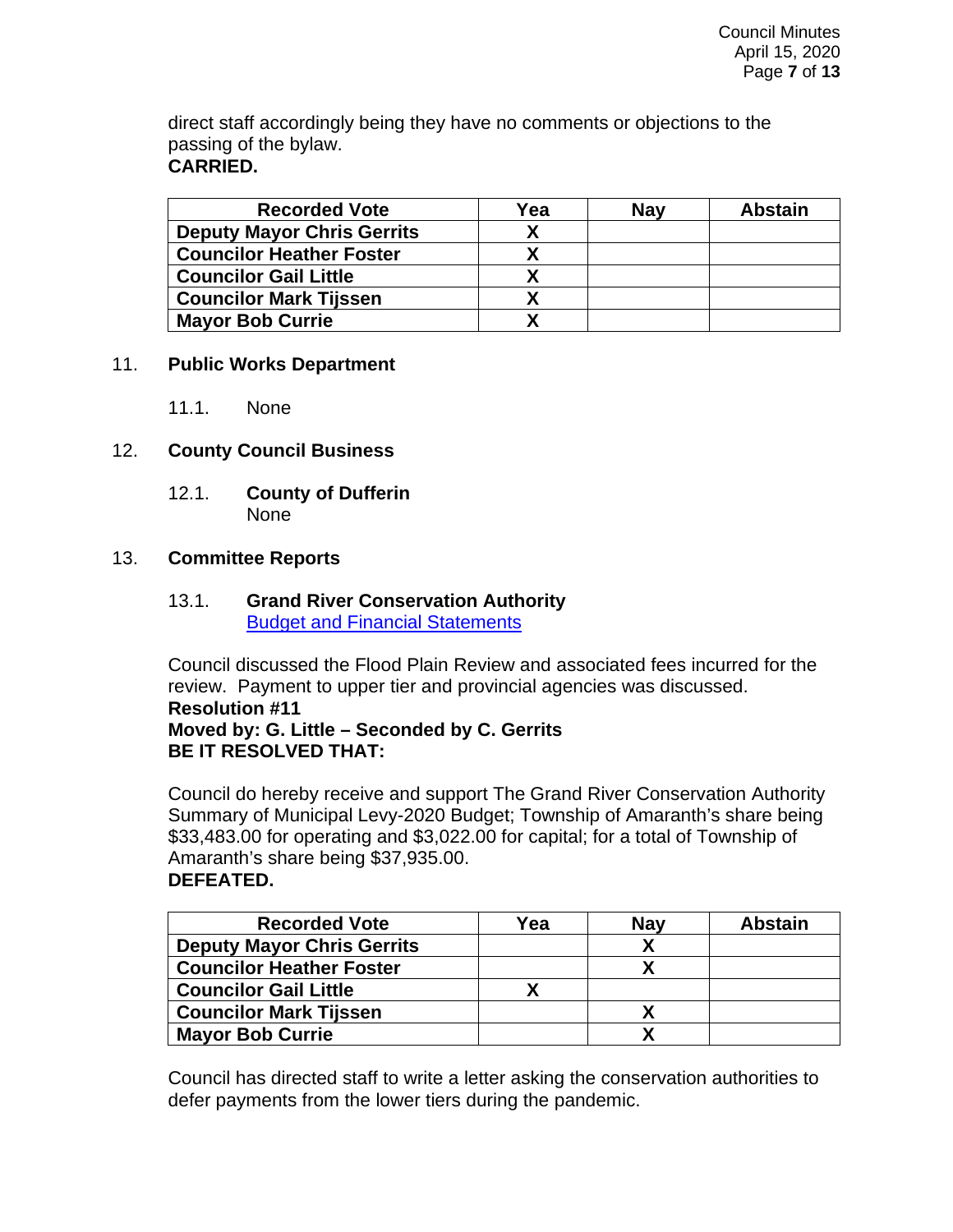13.2 Other

A Centre Dufferin Recreation meeting was held and Deputy Mayor provided some update from that committee meeting.

## 14. **General Business and Correspondence**

The following were received and/or dealt with:

- 14.1. **[AMO WatchFile –](https://amo.informz.ca/informzdataservice/onlineversion/ind/bWFpbGluZ2luc3RhbmNlaWQ9MTE4NzQ2MSZzdWJzY3JpYmVyaWQ9OTI1MjM5OTYx) April 2, 2020**
- 14.2. **[AMO Policy Update –](https://amo.informz.ca/informzdataservice/onlineversion/ind/bWFpbGluZ2luc3RhbmNlaWQ9MTE4ODAzNSZzdWJzY3JpYmVyaWQ9OTI1MjM5OTYx) April 3, 2020**
- 14.3. **[AMO COVID-19 Update Week Three –](https://amo.informz.ca/informzdataservice/onlineversion/ind/bWFpbGluZ2luc3RhbmNlaWQ9MTE4ODA3OCZzdWJzY3JpYmVyaWQ9OTI1MjM5OTYx) April 3, 2020**
- 14.4. **[AMO 2020 Conference –](https://amo.informz.ca/informzdataservice/onlineversion/ind/bWFpbGluZ2luc3RhbmNlaWQ9MTE4ODEyNSZzdWJzY3JpYmVyaWQ9OTI1MjM5OTYx) April 4, 2020**
- 14.5. **AMCTO Update – [COVID-19 Response](https://amcto.informz.net/informzdataservice/onlineversion/ind/bWFpbGluZ2luc3RhbmNlaWQ9OTI1MDkzMyZzdWJzY3JpYmVyaWQ9MTEzNTM3MDc3Ng==)**
- 14.6. **AMCTO – [Ontario Registrar General Permits Temporary Measures](https://www.amcto.com/Blog/April-2020/Ontario-Registrar-General-Permits-Temporary-Measur)  [for Burial Permit Issuance](https://www.amcto.com/Blog/April-2020/Ontario-Registrar-General-Permits-Temporary-Measur)**
- 14.7. **[AMO COVID-19 Update: New COVID-19 Related Items You Need to](https://amo.informz.ca/informzdataservice/onlineversion/ind/bWFpbGluZ2luc3RhbmNlaWQ9MTE4OTA5MiZzdWJzY3JpYmVyaWQ9OTI1MjM5OTYx)  [Know](https://amo.informz.ca/informzdataservice/onlineversion/ind/bWFpbGluZ2luc3RhbmNlaWQ9MTE4OTA5MiZzdWJzY3JpYmVyaWQ9OTI1MjM5OTYx)**

Council has directed a letter be sent to the Prime Minister, Premier of Ontario, AMO, AMCTO and other member municipalities seeking clarification on why the United Way is administering the federal funds provided to the Emergency Community Support Fund. Council has concerns on how much a Canadian taxpayer is paying to have United Way administer this. Council would like to build awareness to the situation as they do not support the involvement of the United Way.

## 15. **Treasury/Accounts**

- 15.1. Bills and Accounts General Accounts
- 15.2. Bills and Accounts Road Accounts

## **Resolution #12 Moved by: G. Little – Seconded by: C. Gerrits BE IT RESOLVED THAT:**

The following Bills and Accounts be approved for payment: General 2020 \$1,165,795.26 Roads 2020 \$ 37,669.90 **CARRIED.**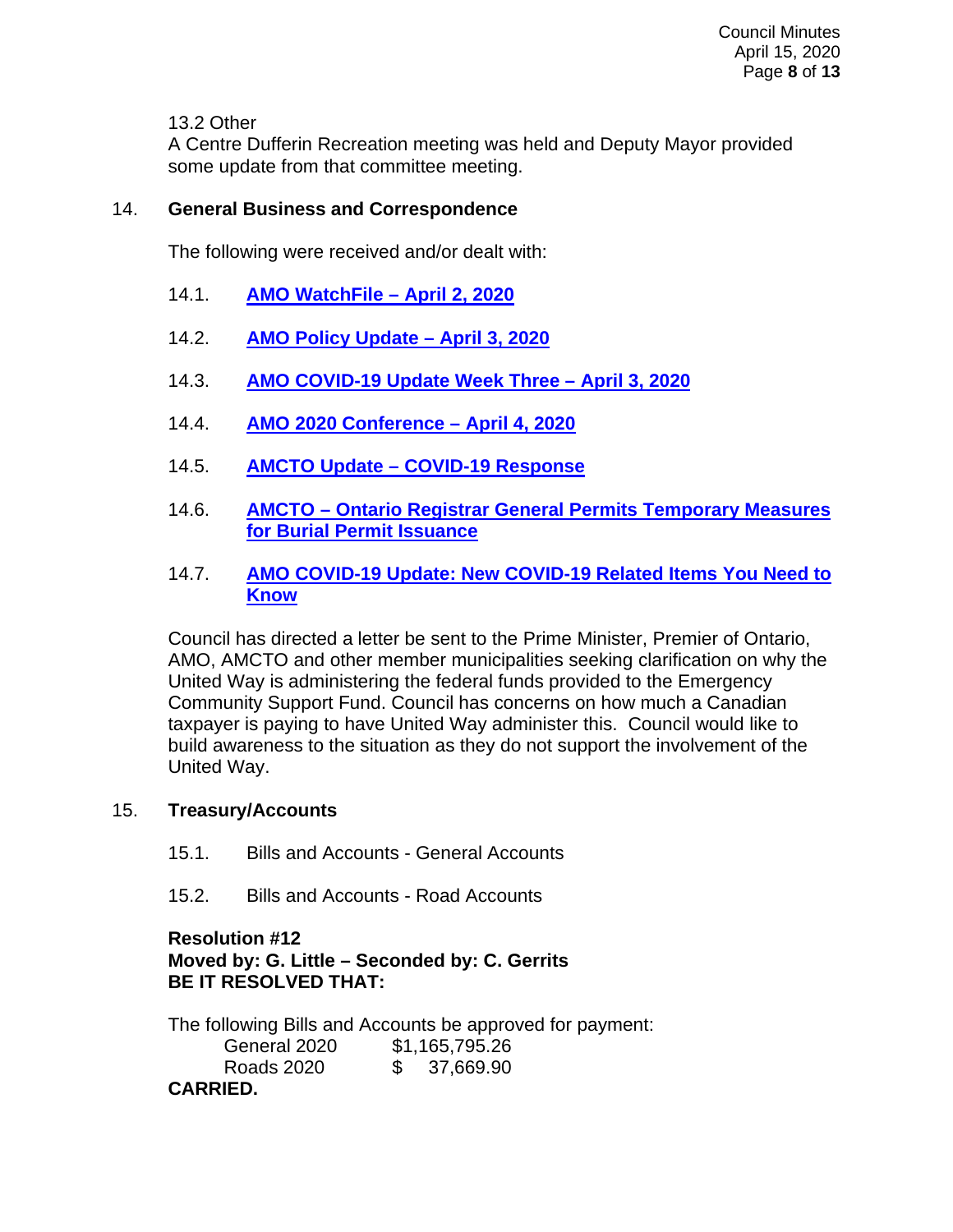| <b>Recorded Vote</b>              | Yea | <b>Nav</b> | <b>Abstain</b> |
|-----------------------------------|-----|------------|----------------|
| <b>Deputy Mayor Chris Gerrits</b> |     |            |                |
| <b>Councilor Heather Foster</b>   |     |            |                |
| <b>Councilor Gail Little</b>      |     |            |                |
| <b>Councilor Mark Tijssen</b>     |     |            |                |
| <b>Mayor Bob Currie</b>           |     |            |                |

Council suggested that the full accounts be included on the agenda and not just a summary report.

- 15.3. 2019 Budget Summary Report
- 15.4. Comparison Report 2019-2020

Discussion around the budget items presented and bank account amounts. The Treasurer has been asked to look into the wind turbine amounts in particular. The auditors have been working with the Treasurer and the audit is not complete, and the Treasurer will provide further reports to Council at a later date. Council has asked for further details regarding the landfill amounts. The Treasurer has been asked to go line by line and account for the major differences in the comparison report. The Treasurer has asked for additional time to prepare a further report.

#### **Resolution #13 Moved by C. Gerrits – Seconded by: H. Foster BE IT RESOLVED THAT:**

Council do hereby receive the Treasurer information concerning 2019 Budget Summary Report and Comparison Report 2019-2020. **CARRIED.**

| <b>Recorded Vote</b>              | Yea | <b>Nav</b> | <b>Abstain</b> |
|-----------------------------------|-----|------------|----------------|
| <b>Deputy Mayor Chris Gerrits</b> |     |            |                |
| <b>Councilor Heather Foster</b>   |     |            |                |
| <b>Councilor Gail Little</b>      |     |            |                |
| <b>Councilor Mark Tijssen</b>     |     |            |                |
| <b>Mayor Bob Currie</b>           |     |            |                |

## 16. **Added Items - Late Submissions (to be in office prior to meeting)**

16.1 Town of Shelburne Planning Application – Hyland Village Dealt with under 10.3 Planners Report

The Mayor did leave the meeting for a break at 21:20 and returned at 21:27.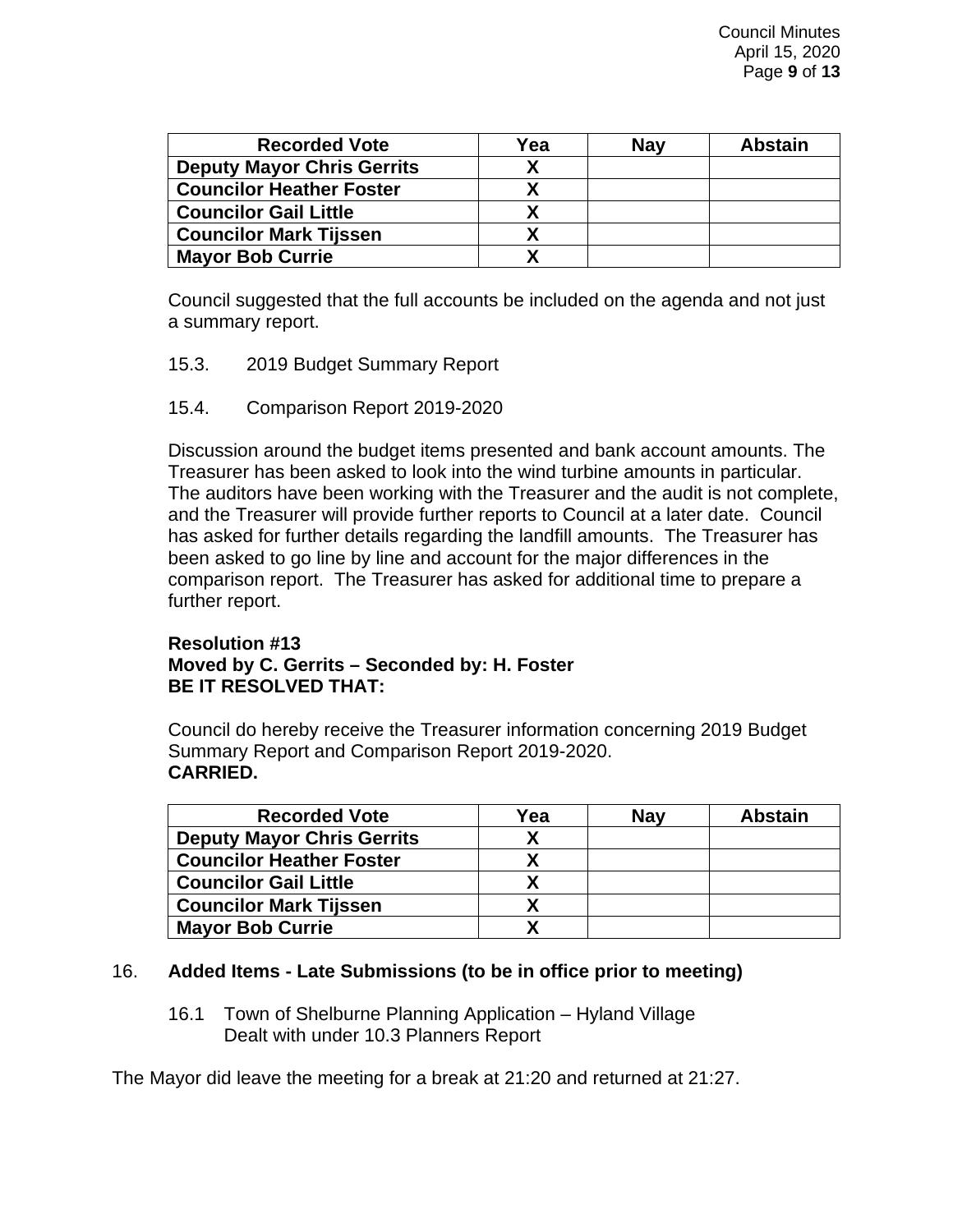## 17. **New Business**

Council has asked for clarification on what is required by the Ministry to bring the Official Plan into compliance and clarification on what has been done by the Planner and legal fees. Discussion around Official Plan status and further requirements.

## **Resolution #14 Moved by: M. Tijssen – Seconded by: H. Foster BE IT RESOLVED THAT:**

The Council of the Township of Amaranth cease all current work on the Official Plan review; and that staff contact the Ministry to confirm the details required to bring the Official Plan into compliance and that information be reviewed again by Council at that time.

## **CARRIED.**

| <b>Recorded Vote</b>              | Yea | <b>Nav</b> | <b>Abstain</b> |
|-----------------------------------|-----|------------|----------------|
| <b>Deputy Mayor Chris Gerrits</b> |     |            |                |
| <b>Councilor Heather Foster</b>   |     |            |                |
| <b>Councilor Gail Little</b>      |     |            |                |
| <b>Councilor Mark Tijssen</b>     |     |            |                |
| <b>Mayor Bob Currie</b>           |     |            |                |

#### 18. **Notice of Motions** – None

#### 19. **Closed Meeting**

19.1 Personal matters about an identifiable individual, including municipal or local board employees

### **Resolution #15 Moved by: H. Foster – Seconded by: M. Tijssen BE IT RESOLVED THAT:**

The April 15, 2020 agenda be amended to move the closed session discussion regarding short term disability to new business. **CARRIED.**

| <b>Recorded Vote</b>              | Yea | <b>Nav</b> | <b>Abstain</b> |
|-----------------------------------|-----|------------|----------------|
| <b>Deputy Mayor Chris Gerrits</b> |     |            |                |
| <b>Councilor Heather Foster</b>   |     |            |                |
| <b>Councilor Gail Little</b>      |     |            |                |
| <b>Councilor Mark Tijssen</b>     |     |            |                |
| <b>Mayor Bob Currie</b>           |     |            |                |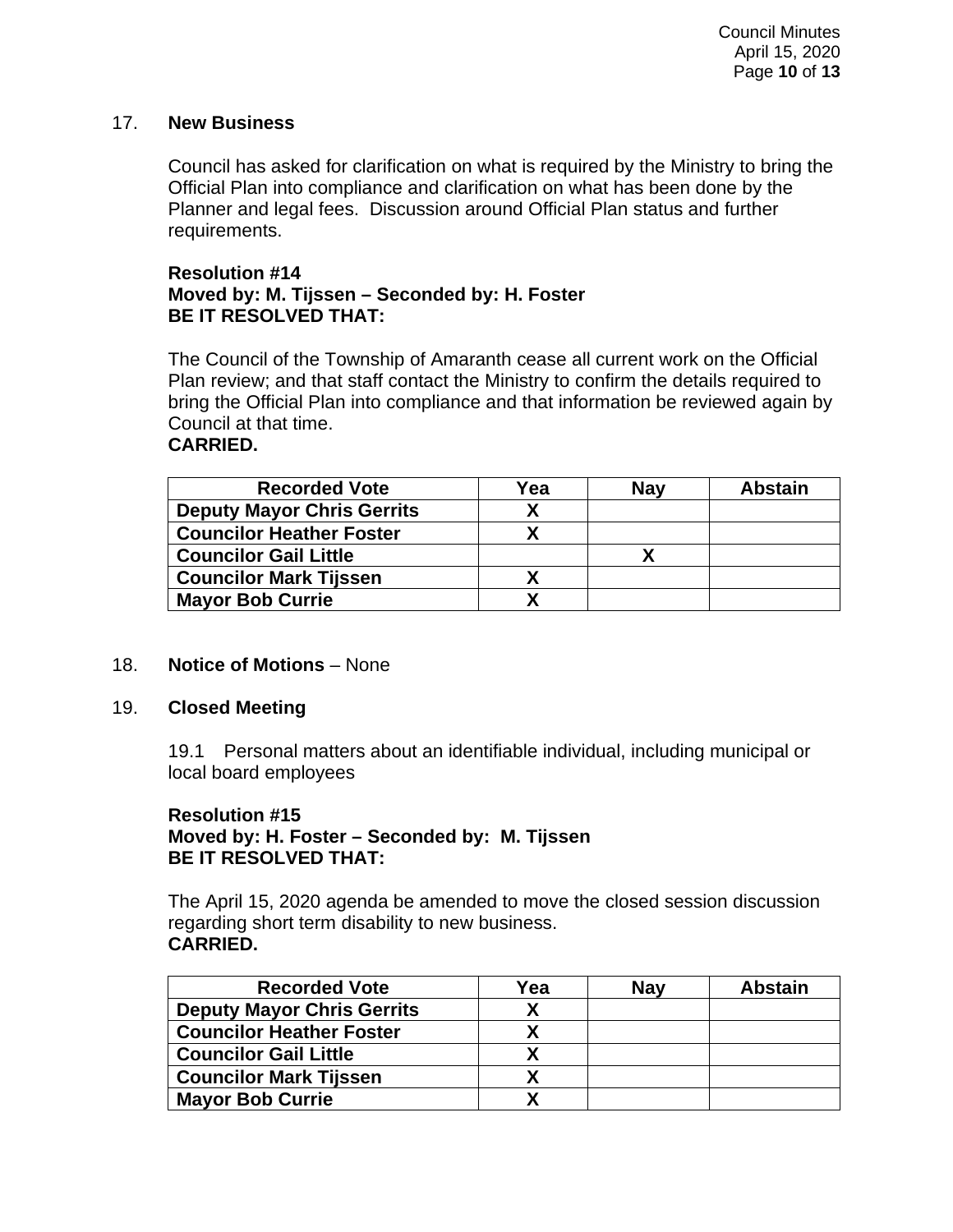Discussion surrounded the report provided by the Clerk and the options available from Sunlife at this time. Council directed staff to provide employees with the notification immediately regarding the change in benefits and suggested having an acknowledgement signed by the employee.

#### **Resolution #16 Moved by: H. Foster – Seconded by: M. Tijssen BE IT RESOLVED THAT:**

Council of the Township of Amaranth direct staff to proceed with the Salary Continuance Option managed through Sunlife for Short Term Disability Benefits temporarily until Sunlife is able to add Short Term Disability to our existing insured Plan.

AND THAT by-law 4-82, Section 4, Short Term Disability Plan be amended to indicate that Full-time Employees are eligible for Short Term Disability based on 66.67% of their weekly earnings to a maximum of \$1500.00 for up to 17 weeks. The management of Short Term Disability Claims will be administered through our current benefit Provider and employees shall abide by the processes and requirements they have.

AND THAT Short Term Disability will change to Sunlife's Insured plan with the same coverage as soon as possible.

AND FURTHER THAT the amendment to By-law 4-82 be brought to the May 6, 2020 Council Meeting for approval.

AND FURTHER THAT a new Short Term Disability Plan take effect on May 16, 2020 and staff sign an acknowledgement of the Notice.

AND THAT the Clerk be authorized to enter into a salary continuance agreement with Sunlife Financial.

#### **CARRIED.**

| <b>Recorded Vote</b>              | Yea | <b>Nav</b> | <b>Abstain</b> |
|-----------------------------------|-----|------------|----------------|
| <b>Deputy Mayor Chris Gerrits</b> |     |            |                |
| <b>Councilor Heather Foster</b>   |     |            |                |
| <b>Councilor Gail Little</b>      |     |            |                |
| <b>Councilor Mark Tijssen</b>     |     |            |                |
| <b>Mayor Bob Currie</b>           |     |            |                |

#### 20. **By-Laws**

**Notice of intention to pass the following By-Laws:**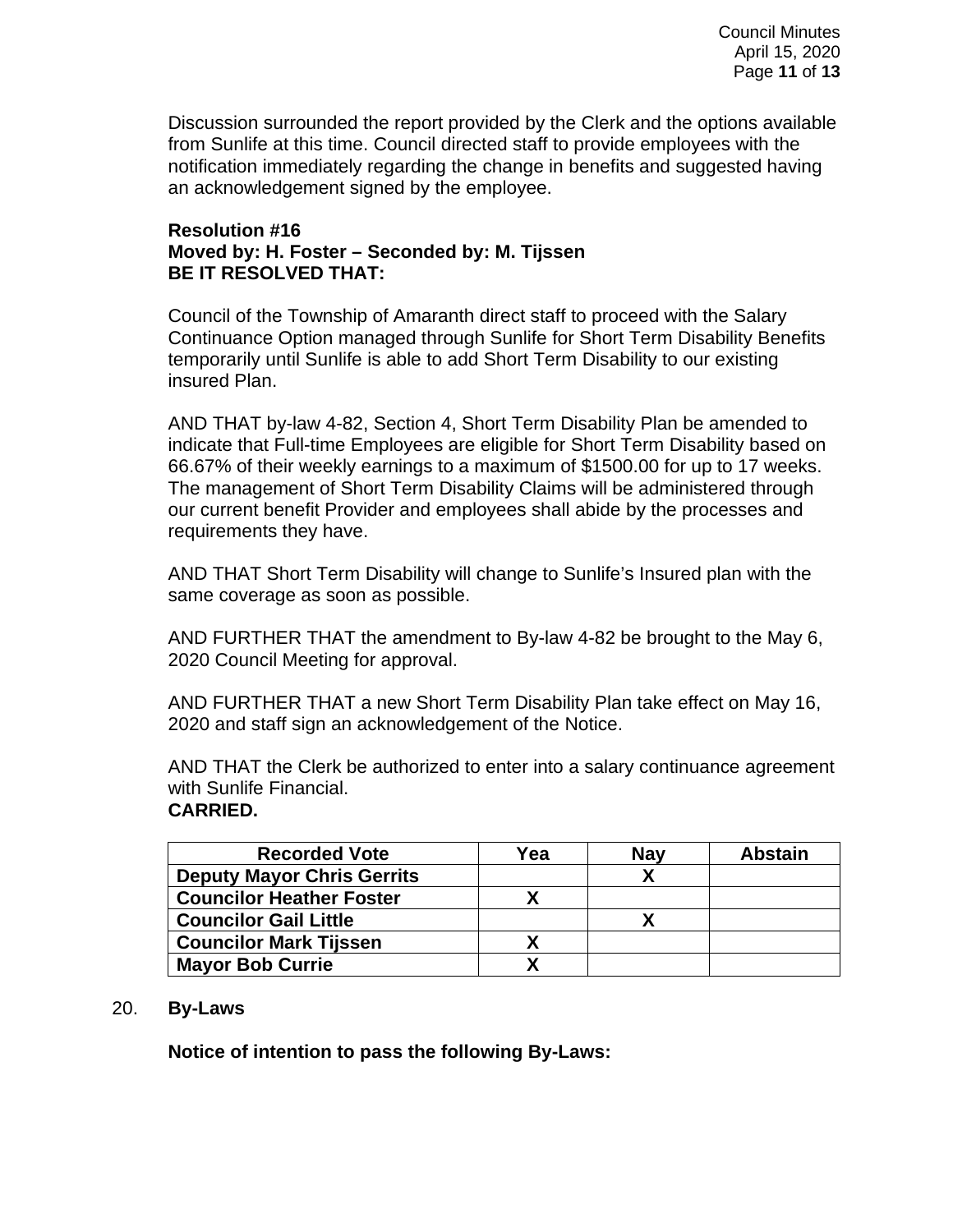20.1 By-Law to Amend the Township Procedural By-Law 61-2018 with respect to electronic meetings.

## **Resolution #17 Moved by: G. Little – Seconded by: M. Tijssen BE IT RESOLVED THAT:**

Leave be given to introduce a by-law to amend By-law 61-2018, being a By-law to govern the proceedings of the Council of the Township of Amaranth; and that it be given the necessary readings and be passed and numbered 23-2020. **CARRIED.**

| <b>Recorded Vote</b>              | Yea | <b>Nav</b> | <b>Abstain</b> |
|-----------------------------------|-----|------------|----------------|
| <b>Deputy Mayor Chris Gerrits</b> |     |            |                |
| <b>Councilor Heather Foster</b>   |     |            |                |
| <b>Councilor Gail Little</b>      |     |            |                |
| <b>Councilor Mark Tijssen</b>     |     |            |                |
| <b>Mayor Bob Currie</b>           |     |            |                |

20.2 By-Law to Amend the Code of Conduct for Members of Council By-Law 21-2016

Deferred to a later meeting. The Mayor was disappointed in the wording concerning the CAO and the CEO designations and indicated that he will not be muzzled by anybody.

## 21. **Confirming By-Law**

## **Resolution #18 Moved by: C. Gerrits – Seconded by: M. Tijssen BE IT RESOLVED THAT:**

Leave be given to introduce a by-law to confirm the Regular Meeting of Council of the Township of Amaranth for April 15, 2020; and that is be given the necessary readings and be passed and numbered 24-2020. **CARRIED.**

| <b>Recorded Vote</b>              | Yea | <b>Nav</b> | <b>Abstain</b> |
|-----------------------------------|-----|------------|----------------|
| <b>Deputy Mayor Chris Gerrits</b> |     |            |                |
| <b>Councilor Heather Foster</b>   |     |            |                |
| <b>Councilor Gail Little</b>      |     |            |                |
| <b>Councilor Mark Tijssen</b>     |     |            |                |
| <b>Mayor Bob Currie</b>           |     |            |                |

#### 22. **Adjournment**